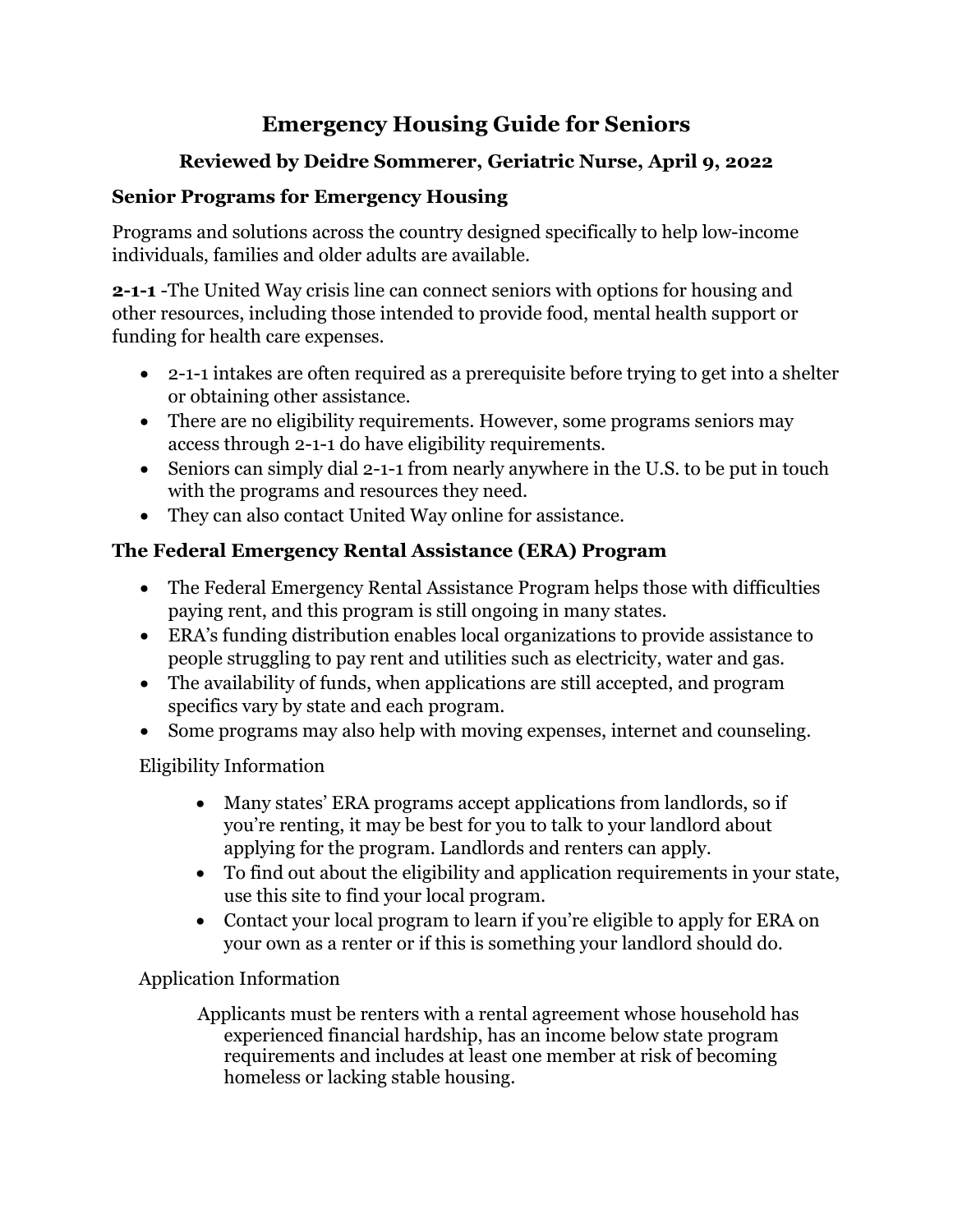#### **Housing Choice Voucher**

- The Housing Choice Voucher Program is a federal program offering low-income housing options and assistance with paying rent for people with disabilities and low income.
- These vouchers are available through your local public housing agency (PHA). In Milledgeville, this is the Milledgeville Housing Authority on Martin Luther King Drive.
- This program enables and encourages participants to choose their own housing, and options don't need to be a part of subsidized housing projects.
- Typically, participants must pay 30% of their monthly adjusted income towards their rent, and the remainder is paid through the voucher program.

#### Eligibility Information

There are income thresholds a senior or family must not exceed to qualify for a voucher. Most commonly, a recipient's income must stay at or below 50% of their

 area's median income. And 75% of vouchers must go to people whose income is at or less than 30% of their area's median income.

#### Application Information

 Contact your local PHA to apply. Start by finding contact information for your local PHA. You may also contact your local HUD office for further assistance.

#### **Section 202 Supportive Housing for the Elderly Program, administered by the U.S. Dept. of Housing and Urban Development (HUD)**

 This program designates and advances funding to finance the building and renovation of properties for low-income elderly housing. It also provides rent subsidies. Seniors can live independently in these housing units but also receive cooking, transportation and other supports.

### Eligibility Information

 To qualify, older adults or their loved ones must earn a very low income, and at least one member of the household applying must be at least 62 years old or older.

### Application Information

 Seniors seeking support through this program should look on the grants.gov website for a Notice of Funding Availability (NOFA). If this is available, you may

apply.

### **Emergency Housing Programs for Veterans**

 The United States government also provides some emergency housing resources specifically for veterans.